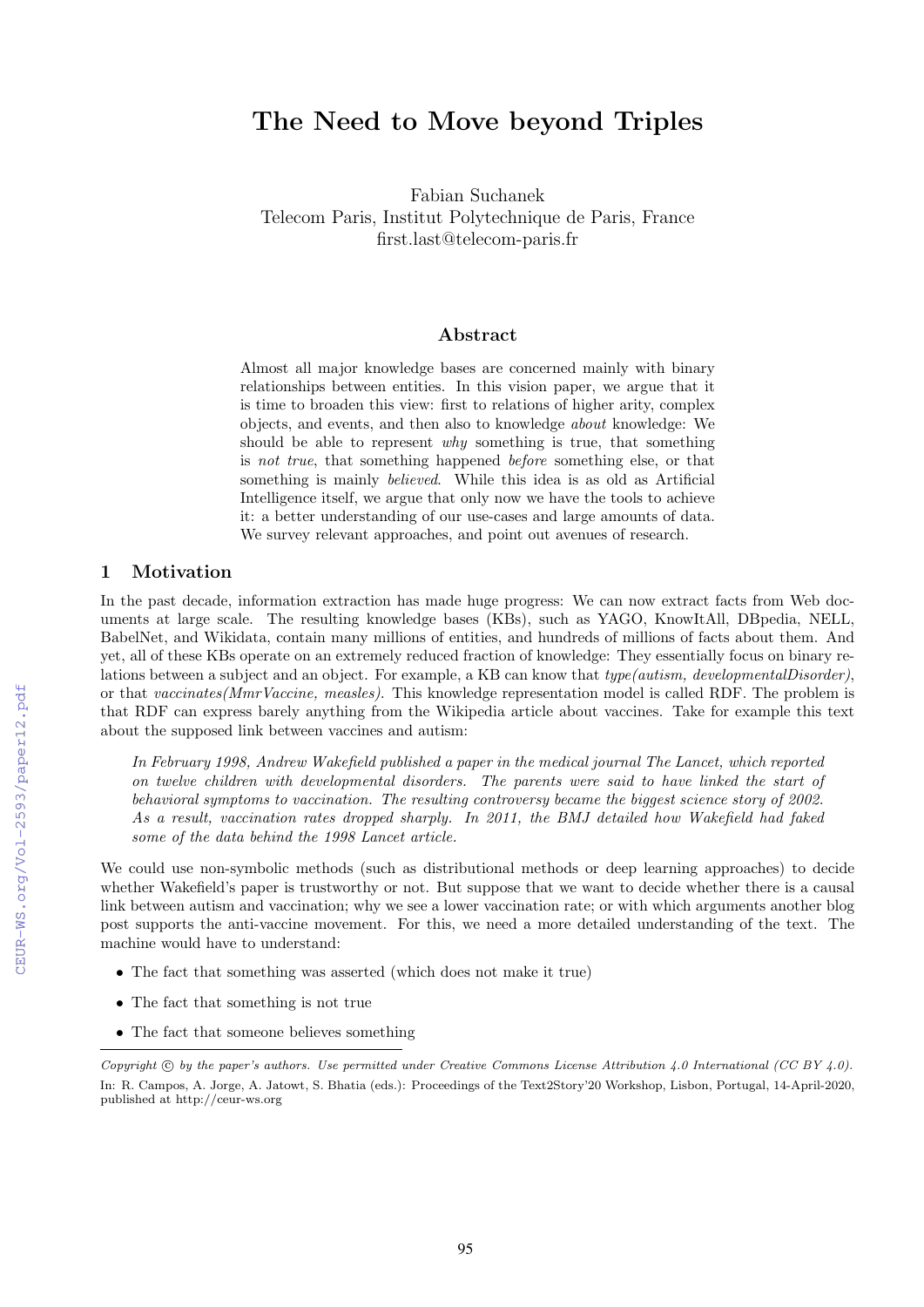- *•* The fact that something happened before something else
- *•* The fact that some group of facts forms an event
- *•* The fact that one event is the reason for another event

The applications of such knowledge go far beyond our example. It is indispensable for tasks such as the following:

- The analysis of fake news: understand an article about a controversial topic, and allow reasoning on it (who said what when and why, what is the evidence, how is the perception of the claims by others), with the goal to support journalists in the fact checking of a story.
- The modeling of controversies: detect a controversial topic on the Web (e.g., in blogs, forums, or Twitter posts), extract opinions, and model different views.
- The analysis of the e-reputation of a company: map out cases of controversy or beliefs of valuations, together with their reasons, and their support among journalists, clients, and the general public. This can include the analysis of product reviews to identify fine-grained praise or complaints.
- The flagging of potentially fraudulent activity: detect claims that are in contradiction with established knowledge, or violations of rules.
- The modeling of processes: Summaries of technical interventions often contain sequences of actions performed, causal relationships, and suggestions, which could be extracted and analyzed.
- The development of smarter chatbots: allow dialogues that go beyond single-shot questions, reason on a mental model of the user and their beliefs.
- Legal text understanding : analyze a law, a regulation, or a contract, and derive what is permitted and what is obligatory for which party.

Current mainstream methods cannot model, extract, or let alone reason on such information. As we will argue in this vision paper, the problem is not a lack of reasoning formalisms. On the contrary, the dream of reasoning about events and reasoning about knowledge is as old as Artificial Intelligence (AI) itself. The problem is also not a lack of data. On the contrary, we are drowning in data, and modern knowledge harvesting methods are increasingly good at structuring it. Rather, the problem seems to be that these two worlds (that of complex reasoning formalisms and that of knowledge harvesting) have not been brought together. This vision paper argues that if we want to pave the way for smarter AI applications, we have to combine the idealism of the early reasoning formalisms with the pragmatism of modern large-scale data extraction.

## 2 Existing Approaches

#### 2.1 Knowledge Representation

Let us look at common knowledge representations, and their associated reasoning formalisms. We will see that these were either not designed for dealing with large data, or that they do not actually cover our use cases. Frames Min75, [BS85,](#page-6-0) BW77 and scripts SA79 were some of the first approaches to structure data. They stipulate that all objects of a certain class have a certain set of attributes (people have a birth date, a name, and optionally a spouse; cities have geographical coordinates and a mayor, etc.). These attributes are inherited by subclasses. This inspired modern object-oriented programming languages, where objects are instances of classes that have declared attributes. FrameNet [\[BFL98\]](#page-6-2) is the contemporary successor of these models. Frames were explicitly designed to represent some of the knowledge that we aim at: events, precedence, and causation. However, frames were designed primarily to represent knowledge, not to reason on it. We cannot say that an event *A* happened before an event *B*, and that *B* happened before *C*, and that, therefore, *A* happened before *C*. Complex objects, nested relations, and object-relational databases in general [\[AF89\]](#page-6-3) take the idea of frames further: objects can be literals, atomic entities, or arrays or structures of other objects. These formalisms can be seen as a precursor to JSON, and newer work  $\boxed{BB+11}$  allows representing almost any type of semi-structured data. While these approaches can represent what we want to model, they are, like frames, primarily a knowledge representation formalism, not a reasoning mechanism. We cannot say that Mary's Twitter followers believe everything she tweets, and then deduce that they believe that vaccines cause autism.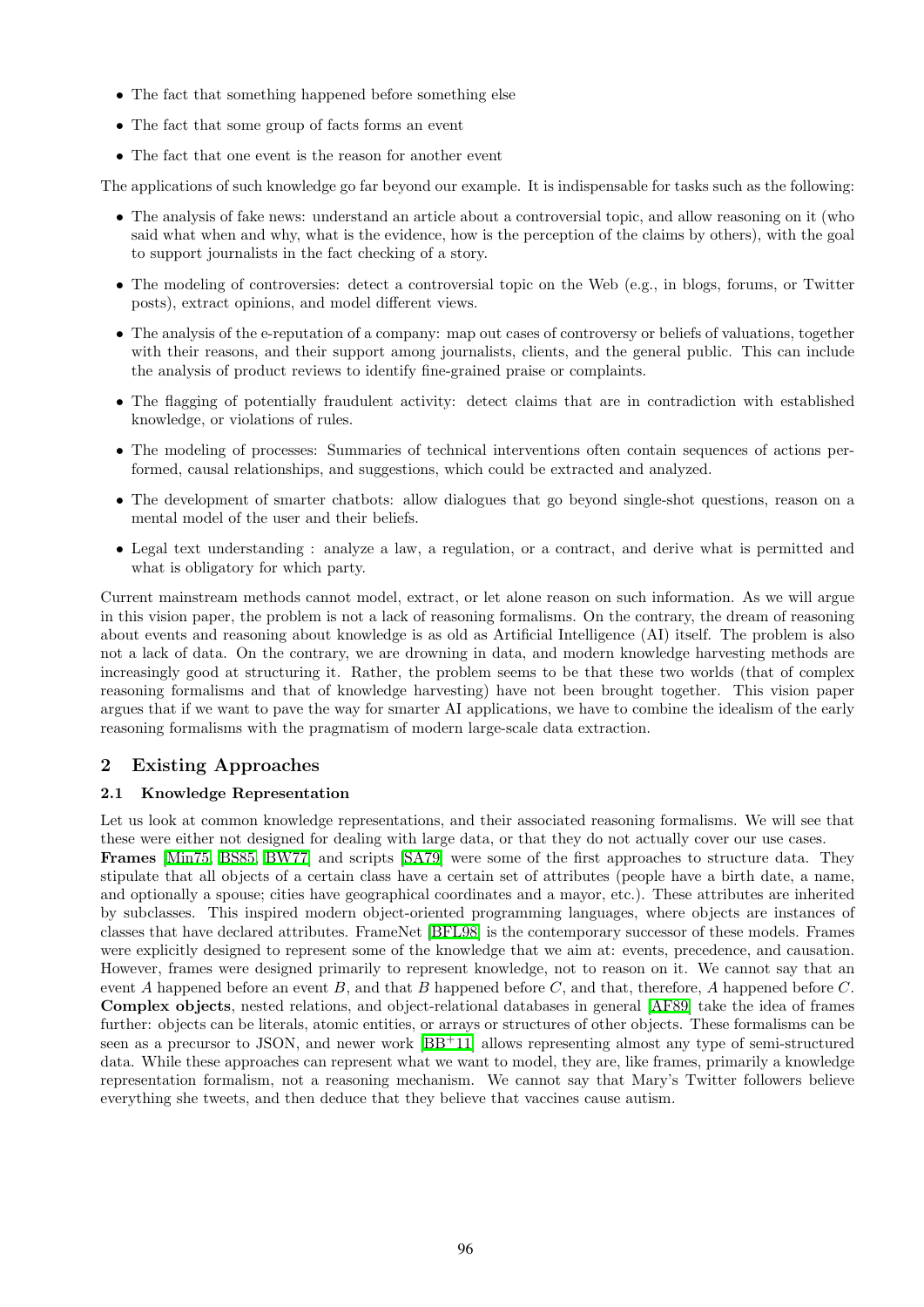**Description Logics**  $\boxed{BCM^+03}$  were designed to give a decidable reasoning capability to frames. They can say, e.g., that every person has exactly two parents, and deduce that a KB where three people have the same child is inconsistent. At the same time, classical description logics cannot express knowledge about knowledge.

RDF. The Semantic Web community takes inspiration from frames and description logics. However, it has since left frames behind, because it becomes tedious or impossible to specify possible and obligatory attributes of classes under the Open World Assumption. Hence, in the Semantic Web, any object can have any relation with any other object (and the class membership is inferred a posteriori by domain and range constraints, if necessary). Indeed, the Resource Description Framework (RDF) [\[MM04\]](#page-8-2) models only binary relations between entities. Through event entities, RDF can also express relations of higher arity **RN06**. By help of named graphs **CBHS05** or RDF<sup>\*</sup> Har17a, Har17b, RDF can make statements about other statements. These statements are always part of the KB – they cannot be hypothetical  $\frac{Har17a}{Har17a}$ , Section 2.4. To model hypothetical statements, one can use RDF reification **MM04**, Section 4.3. All of these tools are knowledge representation mechanisms, which do not come with appreciable reasoning capabilities. To reason on RDF data, we can use RDFS and OWL [\[W3C09\]](#page-9-0). RDFS allows reasoning on classes, and OWL extends this to Turing-complete reasoning. Different flavors of OWL (sitting on different description logics) reduce this expressivity to decidable subsets. However, these decidable subsets cannot express statements about statements – mainly because this would invite undecidability. Constraint languages such as SHACL  $\overline{KKT}$  and ShEx  $\overline{SB^+15}$  can say, e.g., that every person must have one (and at most one) birthdate, but they cannot express statements about statements, causation, or beliefs.

Rule-based KBs such as Cyc **LG89** and SUMO **NP01** have, likewise, freed themselves from frames, and use the Knowledge Interchange Format  $\boxed{Gen91}$  (KIF) – a powerful knowledge representation language that can easily describe events, facts about facts, causation, or beliefs. The problem is that this formalism is so powerful that it is undecidable, as we have elaborated earlier [\[BS06\]](#page-6-7).

Context logics were initially proposed by John McCarthy  $\text{McC93}$  as a way to take into account different meanings of a statement depending on the circumstances. The initial white paper has given rise to a number of concrete context logics [\[BM93,](#page-6-8) [Buv96,](#page-6-9) [Nos03,](#page-8-8) [KGB11,](#page-7-4) [GS94\]](#page-7-5). However, these logics either remain limited to propositional logic [\[BM93,](#page-6-8) [Nos03\]](#page-8-8) (with no way to quantify over individuals or contexts), are undecidable [\[Buv96\]](#page-6-9), or disallow contexts as relation objects **KGB11**, GS94 (i.e., they cannot express "The publication of the article caused a decrease in vaccination"). Furthermore, while these logics can clearly serve as inspiration for our goal, they predate the birth of today's large knowledge bases. Thus, they are not designed to handle large amounts of data, or to offer database-style querying capabilities.

Modal logics are higher-order logics that introduce operators on statements. Several variants of Modal logics allow expressing statements about other statements, in particular epistemic modal logics **Hin62**, FHMV95. Yet, these logics usually work only on quantifier-free propositions [\[Gar18\]](#page-7-8). If we add quantifiers in a naive way, the logics become undecidable. Modal description logic has been proposed as a decidable alternative [\[WS17\]](#page-9-1), with epistemic description logics in particular  $MR11$ ,  $DRR97$ ,  $DLN+98$ . Yet, this logic can deal only with a finite set of qualifiers. It cannot say "All clients believe that the company delivers a good service", or "the loss of value on the stock market happened because the public learned of a fraudulent activity by the company". Moreover, in the case of multi-agent epistemic logics, the basic reasoning tasks (satisfiability, entailment) are PSPACE-hard or worse [\[HM92\]](#page-7-10), making them ill-suited for querying vast quantities of Web data.

Belief revision is a field of research that investigates how a set of statements can be updated in the light of a new statement arriving. This theory deals with a single set of statements – it cannot say two people believe different things. Newer work  $\sqrt{\text{SIK}^+19}$  can model different beliefs, but not causation or the like.

Formal argumentation is concerned with modeling arguments between disagreeing parties **Dun95**. While this discipline addresses our use case of modeling controversies, it treats statements as monolithic propositions. It cannot say "The government accuses the bank of forging its balance sheets" and deduce that "There exists an organization that is accused by a government".

Provenance. Several methods have been proposed to reason on the provenance of database tuples, with one of the most prominent approaches being the one based on semi-rings  $\boxed{\text{Tan}07}$  (see  $\boxed{\text{BSD}12}$  for an overview). These methods can compute, e.g., the combinations of sources that we have to trust if we want to trust a particular statement. Unfortunately, these techniques do not allow tuples *about* a provenance annotation. Thus, we cannot express that certain tuples exist *because of* other tuples, or Mary believes that John believes that a tuple holds. Annotated logics attach annotations to axioms **[\[KMOT17,](#page-7-12) [MKT17,](#page-8-12) [BO19\]](#page-6-12)**. Much like provenance mechanisms, they confine attributes and individuals to different spaces, and cannot mingle them.

Temporal Formalisms allow reasoning on time intervals, detecting inclusion of intervals or precedence of events, and establishing time boundaries for events based on such information **DMR16**, AF00. While the domain of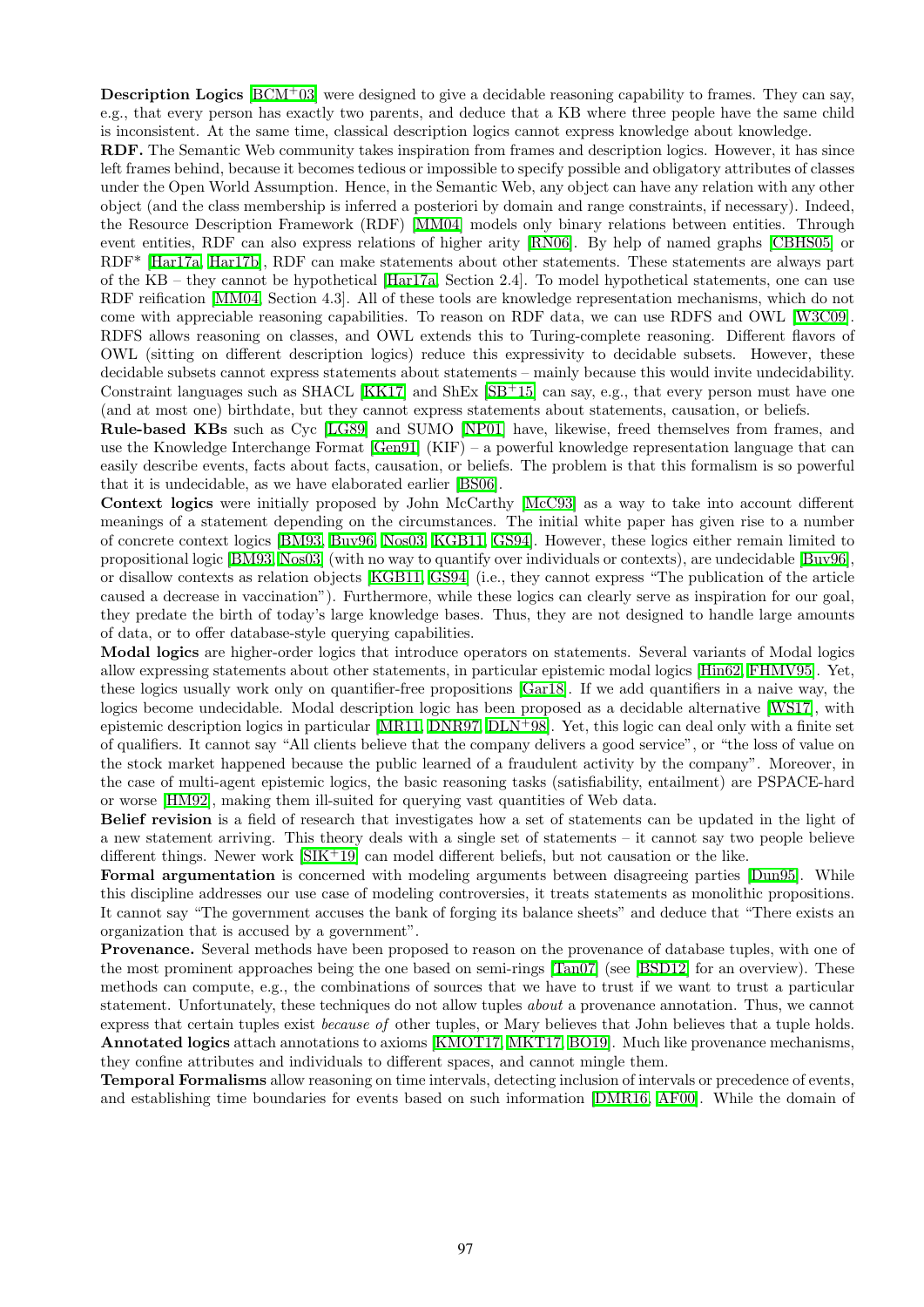research is very mature, its scope does not include the other kinds of information that we are interested in, such as causality, negation, and belief.

Vagueness. Several approaches model vague statements – with different meanings of "vague". *Probabilistic approaches* model statements that are true with a certain probability. If you invite a friend of whom you are not sure whether she is a smoker (give it a  $10\%$  probability), and you repeat the exercise 100 times with different such friends, then you can expect there to be smoke on 10 of the encounters, while the other encounters will be smoke-free. *Real-valued logics*, in contrast (such as Fuzzy Logic), model a degree of truth. If you have a friend who is a smoker to a degree of  $10\%$ , and you invite her 100 times, then there will be smoke at each encounter – but not as much smoke as you would expect from a fully devoted, 100% smoker. In probabilistic approaches, the probability of two independent events happening is the product of the probabilities of each, while in real-valued logics, the product is just one possible choice among the T-norms. Two methods have proven to work well on large data: Markov Logic [\[RD06\]](#page-8-13) (in which statements are boolean, and worlds have a probability), and Probabilistic Soft Logic **[\[KBB](#page-7-13)<sup>+</sup>12]** (which is a possibilistic relaxation of the Markov Logic, in that atoms have degrees of truth and worlds have probabilities of truth). For the vision of this paper, vagueness is an orthogonal concern, which applies to classical statements just as it applies to statements about statements.

#### 2.2 Knowledge Harvesting

Information extraction has made huge progress in the last decade. Yet, as we will see, the methods have not been connected to more substantial reasoning mechanisms so far.

Existing large KBs include KnowItAll, DBpedia, Freebase, NELL, BabelNet, Wikidata, and ConceptNet. All of these go barely beyond RDF(S) in their knowledge representation: They know binary facts, a subclassOftaxonomy, and maybe a limited number of axioms – but they cannot express that one statement is the reason for another statement. As far as we know, the same is true of the commercial KBs of Google **DGea14**, Microsoft, and Amazon. YAGO 4 allows for OWL-based reasoning [\[TWS20\]](#page-8-14). However, it cannot deal with hypothetical or wrong statements: every statement is part of the KB. The exception is possibly IBM Watson  $[FB^+10]$  $[FB^+10]$  with the Debater project – but no details are publicly known here.

Wikidata uses a more elaborate knowledge representation, in that all statements are by default represented by event entities – much like this was done in Freebase. In this way, Wikidata can attach validity times, trust values, and provenance to its statements. While this model can serve as a use case, it does not come with reasoning capabilities beyond annotated logics (s.a.): It is unable to express reasons for events, beliefs, or negation.

KBs with Metadata. Several KBs (among others YAGO and the Yahoo KB) attach meta-information to their facts: the time of validity, the geographic location of a fact, or provenance information. Each fact is given an id, and then we can make statements about these ids. Yet, these models can do only limited reasoning on the annotations [\[HSBW13\]](#page-7-15), if at all.

**Semantic Role Labeling approaches**  $\overline{S+08}$  are given a piece of text about a single event (such as the acquisition of a company), and extract the values of predefined properties of that event (such as the name of the company, the name of the buyer, and the amount). The research domain is very active, with a dozen publications per year across top-level conferences: FRED and K-Parser are based on the syntactic structure of the sentence  $\overline{GPR+17}$ , [SVAB15\]](#page-8-16); some approaches use deep learning  $\overline{XLZ+19}$ ; Document spanners can extract arbitrary slots **FKRV15**; QA-SRL **FMHZ18** does semantic role labeling for question-answering; ClausIE **DCG13** extracts events with several agents and aspects, including time; HighLife **ESW18** can extract complex n-ary relations, including causation between entities; Open Information Extraction  $\overline{MSS+12}$  approaches can also extract n-ary relations; and the GDELT project harvests binary relations with meta-data since 1979 **LS13**. These approaches are very promising, because they go beyond the binary information extraction that is used in today's KBs. HighLife even employs reasoning on n-ary relations to narrow down its interpretations of the sentence, inspired by [\[SSW09\]](#page-8-19). However, these approaches cannot deal with knowledge *about* knowledge, such as beliefs, valuations, or causation between complex events. Only StufflE **PKN18** can extract that some event happened *because* of some other event. At the same time, StuffIE is a pure information extraction system; it cannot reason on the data. If, e.g., StuffIE extracts that Mary is sad because the singer Michael Jackson died, it cannot deduce that Jackson was a person.

Narrative Information Extraction aims at extracting story lines from text  $\boxed{\text{JCJB19}}$ . BeLink  $\boxed{\text{CDG}^+\text{19}}$ , e.g., is a system that can extract agents, time, facts, and beliefs from natural language text. This line of work is clearly relevant for our goal, but, likewise, has not been supplemented by a reasoning mechanism.

Complementary approaches. *Sentiment analysis* is concerned with understanding whether the author of a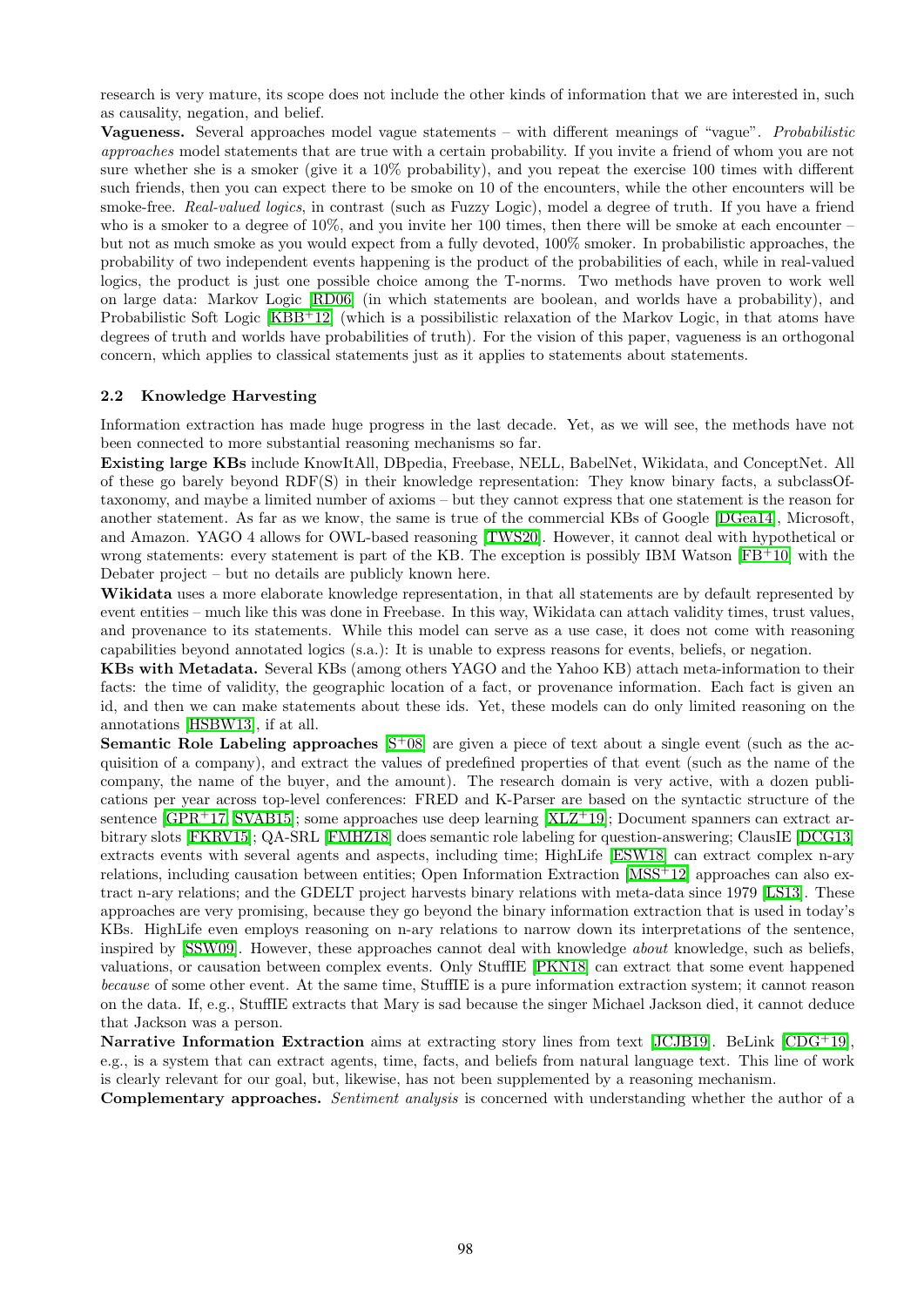text appreciates or despises a topic of discourse; several approaches can estimate the *trustworthiness* of a Web document or source of information ; and *network analysis* can help with detecting influencers and the spread of information in social media networks; finally, the proposed vision touches the science of *cognitive psychology*, in that it acknowledges that we have to represent not just what is true, but also what people think is true. The vision of this paper is complementary to these fields: it aims to contribute a dimension of fine-grained, contentbased understanding of events and text that goes beyond (but can be combined with) measures of influence, trust, or sentiment. The goal is thus to produce a synergy with these areas, by adding a semantic dimension that has so far not been fully exploited.

## 3 Vision

Our conclusion from the survey of related work is that we observe on one side a dramatic increase in automatically extracted data, but with no deeper semantics than n-ary relations; and on the other side a large array of formalisms that can express more complex statements, but that are not suitable for real data from the Web or for the applications at the current frontier of AI. Our vision is hence to marry these two worlds, i.e., to find a knowledge representation with a tractable reasoning mechanism that is powerful enough to cover today's use cases, and to develop information extraction algorithms that can fill (and benefit from) such a representation. Let us elaborate on this vision.

#### 3.1 Knowledge Representation

The Semantic Web community has zeroed in on binary relations. And yet, if we want to represent events, beliefs, and complex objects in general, then we have to free ourselves from binary relations and make complex objects first-class citizens. Among these complex objects, events have a particular importance, because they are the basic structuring device for narrations. The community realizes this: A recent white paper [\[Vra19\]](#page-8-21) proposes to make events first class citizens of Wikidata. This would enable storing narratives in the KB – such as the fact that Donald Trump won the US election in 2016 *even though* pundits gave him little chances initially. Such representations work best if we can group several statements together in one event (Trump ran for president in 2016; pundits give him a low chance), and then make statements about the relation between these events (Event1 happenedBefore Event2). To govern these events and their relations, one could use constraint languages such as SHACL  $\overline{KKT}$  and ShEx  $\overline{SB+15}$ . These are themselves inspired by frames: They specify constraints on the attributes of classes.

Frames naturally allow nesting: The frame *HappenedBefore* can refer to two events, the earlier one and the later one; the frame *Belief* could link an instance of the class *Human* to an instance of the frame *Happened-Before*, etc. We can even imagine a frame for *Implication*, with an antecedent and a succedent. A *Belief* frame could contain several such implications. In this way, the frames could take the roles of contexts that McCarthy originally envisioned **McC93**: They are sets of statements, which are not necessarily true. The question is now how to reason on such constructions. We want the contexts to be first-class citizens, i.e., we want to be able to use a context *C* in a relation  $r(x, C)$ , as in **McC93**. At the same time, we want the decidable properties of logics that do not permit this **KGB11**, **GS94**. Thus, we have to find a trade-off between expressivity and tractability of our logic. Crucial questions will be whether (or in which cases) a formula such as  $r(x, \phi \Rightarrow \psi)$  is equivalent to  $r(x, \phi) \Rightarrow r(x, \psi)$ , how we can model nested contexts as in  $r(x, s(y, \phi))$ , and how we can represent inclusion of contexts (as in  $\forall \phi : r(x, \phi) \Rightarrow s(y, \phi)$ ).

The advantage is that, today, we know what type of data we have, and what type of questions real systems care about. Thus, we can cherry-pick the characteristics of the existing formalisms that are relevant for today's large-scale KBs and applications. Inspiration can come from cases of general interest (such as the vaccination myth, news articles, or forum discussions), from use cases provided by the industry (such as chatbot logs, product reviews, or press releases), or from the latest AI applications (such as the IBM Debater). Based on these, it should be possible to narrow down the required properties of the desired formalism both from the data-driven side and the logical side.

Take our example Wikipedia article: Here, a very simple description logic (such as  $AL$ ) would suffice to model the information – if only we had contexts at our disposal. For many biological KBs, likewise, a very simple description logic suffices ( $\mathcal{EL}$  for SNOMED CT, GALEN, and GO). Thus, the key to the expressivenesstractability trade-off could be to reduce the reasoning capabilities of the logic inside a context, and to increase the reasoning capabilities about contexts. Inside a context, one could start with a very limited logic (e.g., propositional logic, first order logic without existential quantifiers, or a very simple description logic). Then, one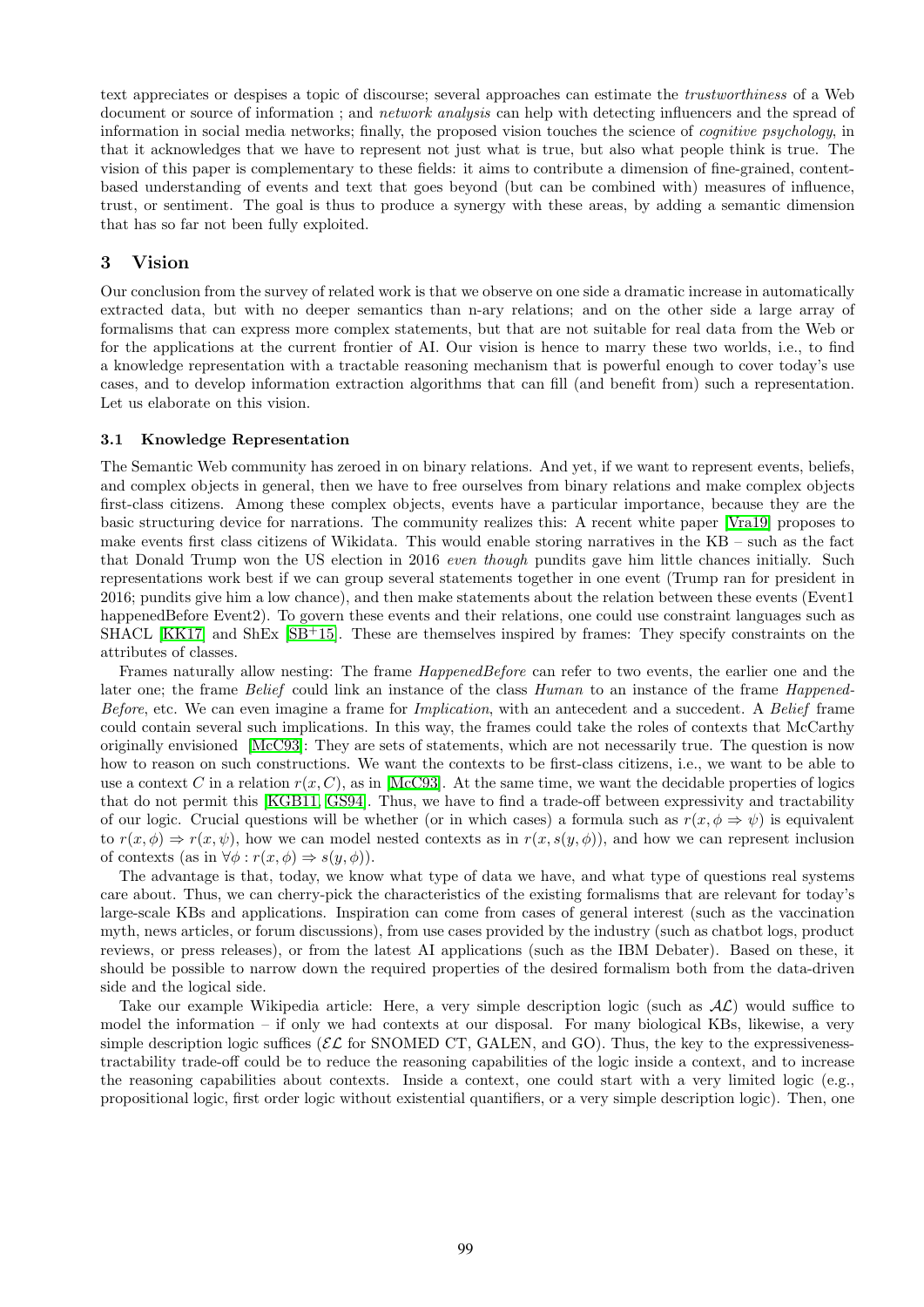could add very simple reasoning about contexts: inclusion of contexts, or Horn rules. This should allow for basic deductions such as "Mary believes everything that The Economist writes". If both reasoning capabilities are kept limited, then one should arrive at a tractable formalism – e.g., in the form of Bernays-Schönfinkel formulae, good-natured Tuple-generating dependencies, or even just Datalog. Recent work on a rule language for JSON can serve as inspiration, too  $\sqrt{BBM+17}$ .

#### 3.2 Knowledge Harvesting

We do not just want to develop a knowledge representation, but also to allow machines to automatically accumulate knowledge in this formalism. One source of information could be natural language text – the Web and news articles, but also blogs, Twitter messages, legal texts, reviews, or conversational sources such as forum discussions. Recent work has made progress on extracting complex events from text PKN18, [DCG13,](#page-6-16) [FMHZ18,](#page-7-18) [XLZ](#page-9-2)<sup>+</sup>19, [MSS](#page-8-17)<sup>+</sup>12, [ESW18,](#page-7-19) [GPR](#page-7-16)<sup>+</sup>17, SVAB15 and cardinalities MRDW18. A systematic co-reference resolution would enlarge the number of sentences from which these approaches can harvest. These works would then have to be extended to treat statements about other statements – first simply by provenance annotations of the form "This document says that...", "This author tweeted that..."  $[CDG^+19]$  $[CDG^+19]$ . or "This person said that...". This could then be extended to extract relationships between events, by detecting sentence connectors such as "because" **PKN18** or "even though". Such complex events could then be linked to the speaker, much like this is proposed in  $[LC18]$ , and be woven into dialog systems  $[CCM^+20]$  $[CCM^+20]$ .

The new knowledge representation would then allow reasoning on the data – e.g., to consolidate the extracted information, as in  $\overline{\text{SSW09}}$ ,  $\overline{\text{CBK}+10}$ . At first, the reasoning can be simple: If a text says "Angela Merkel, the German chancellor, met the French President Emmanuel Macron. The chancellor proposed to...", then a simple form of reasoning can deduce that the second sentence talks about Merkel – which would make it more accessible to systems such as ClausIE or StuffIE. Later, the reasoning can become more sophisticated: If we know that anti-vacciners believe that vaccines cause autism, then a sentence such as "Dr. Ed Evidence warns against doctored evidence in vaccine safety" is consistent with such a belief, and can be extracted without causing a contradiction with the generally accepted rule that vaccines are safe. Going further, these techniques could construct entire universes for different world views: that of anti-vacciners and that of medical practitioners; of climate change deniers and of Greenpeace activists; of Islamists and of New Atheists; of Trump supporters and of Democrats – including their arguments against the other party. As always, understanding the arguments of the other side is a necessary precondition for refuting them.

## 4 Conclusion

In this paper, we propose to model and extract complex information from natural language text. More precisely, we want to enrich knowledge bases with events, causation, precedence, stories, negation, and beliefs. We want to extract this type of information at scale from structured and unstructured sources, and we want to allow machines to reason on it. For this purpose, we have to bring together research on knowledge representation, on reasoning, and on information extraction.

The idea is that the development of the knowledge representation and the extraction of knowledge could go hand in hand: the data sources and the use cases could tell us which mechanisms of knowledge representation we need, and the knowledge representation could provide the reasoning capabilities that support the extraction. This is the crucial asset that we possess today, and that early thinkers such as John McCarthy **[McC93**] did not have at their disposal: large amounts of data can both guide the design of the language and fill it with meaningful facts. We could thus finally try to free ourselves from binary relations, and live up to that AI dream that McCarthy outlined more than twenty years ago [\[McC93\]](#page-8-7).

That said, most of the Wikipedia article on vaccines talks about collective entities such as "the scientific community", "lower vaccination rates" or "patient data", as well as about vague relations such as "it is extremely likely that", "came to prominence", or "lead to adverse effects on". These are still beyond reach, and will require much more research to become exploitable for KBs.

#### Acknowledgements

The work on our vision will be funded as the "NoRDF Project" by the French Research Agency ANR in collaboration with the industrial partners Converteo, BPCE, Electricité de France, and Schlumberger.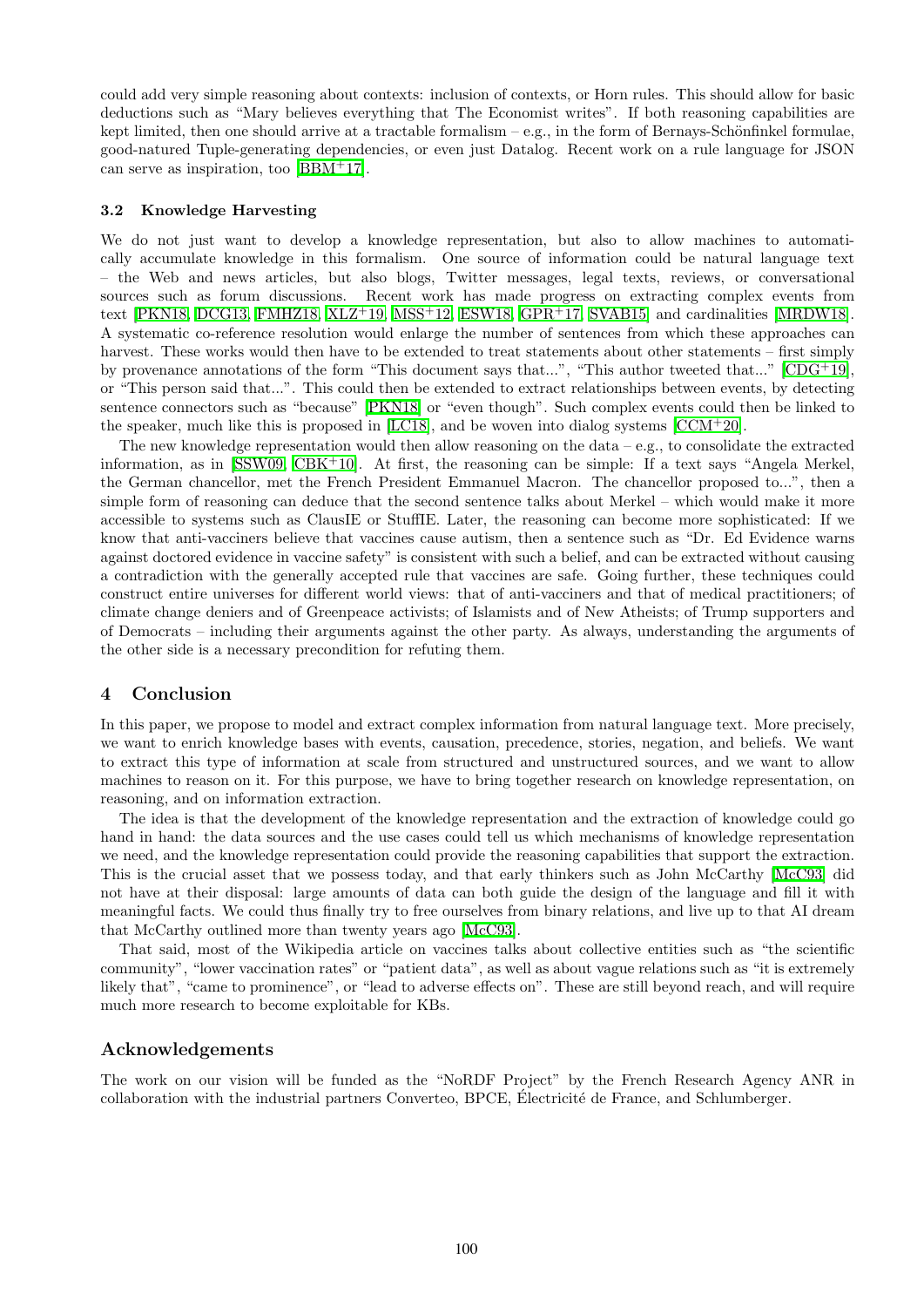## References

- <span id="page-6-3"></span>[AF89] Serge Abiteboul and Patrick C Fischer. *Nested relations and complex objects in databases*, volume 361. Springer Science & Business Media, 1989.
- <span id="page-6-14"></span>[AF00] Alessandro Artale and Enrico Franconi. A survey of temporal extensions of description logics. *Annals of Mathematics and Artif. Int.*, 30:171–210, 2000.
- <span id="page-6-4"></span>[BB+11] Alexander Behm, Vinayak R. Borkar, et al. ASTERIX: towards a scalable, semistructured data platform for evolving-world models. *Distributed and Parallel Databases*, 29(3), 2011.
- <span id="page-6-18"></span>[BBM+17] M. Bienvenu, P. Bourhis, M-L. Mugnier, S. Tison, and F. Ulliana. Ontology-mediated query answering for key-value stores. In *IJCAI*, 2017.
- <span id="page-6-5"></span>[BCM+03] Franz Baader, Diego Calvanese, Deborah L. McGuinness, Daniele Nardi, and Peter F. Patel-Schneider, editors. *The Description Logic Handbook*. Cambridge university press, 2003.
- <span id="page-6-2"></span>[BFL98] Collin F Baker, Charles J Fillmore, and John B Lowe. The berkeley framenet project. In *COLING*, 1998.
- <span id="page-6-8"></span>[BM93] Sasa Buvac and Ian A. Mason. Propositional logic of context. In *AAAI*, 1993.
- <span id="page-6-12"></span>[BO19] Camille Bourgaux and Ana Ozaki. Querying attributed dl-lite ontologies using provenance semirings. In *AAAI*, 2019.
- <span id="page-6-0"></span>[BS85] Ronald J. Brachman and James G. Schmolze. An overview of the kl-one knowledge representation system. *Cognitive Science*, 9(2), 1985.
- <span id="page-6-7"></span>[BS06] Peter Baumgartner and Fabian M. Suchanek. Automated Reasoning Support for First Order Ontologies . In *PPSWR workshop*, 2006.
- <span id="page-6-11"></span>[BSD12] Meghyn Bienvenu, Fabian M. Suchanek, and Daniel Deutch. Provenance for Web 2.0 Data . In *SDM workshop*, 2012.
- <span id="page-6-9"></span>[Buv96] Sasa Buvac. Quantificational logic of context. In *AAAI*, 1996.
- <span id="page-6-1"></span>[BW77] Daniel G Bobrow and Terry Winograd. An overview of krl, a knowledge representation language. *Cognitive science*, 1(1), 1977.
- <span id="page-6-6"></span>[CBHS05] Jeremy J Carroll, Christian Bizer, Pat Hayes, and Patrick Stickler. Named graphs, provenance and trust. In *WWW*, 2005.
- <span id="page-6-20"></span>[CBK<sup>+</sup>10] A. Carlson, J. Betteridge, B. Kisiel, B. Settles, E. Hruschka Jr., and T. Mitchell. Toward an architecture for never-ending language learning. In *AAAI*, 2010.
- <span id="page-6-19"></span>[CCM<sup>+</sup>20] Pierre Colombo, Emile Chapuis, Matteo Manica, Emmanuel Vignon, Giovanna Varni, and Chloe Clavel. Guiding attention in sequence-to-sequence models for dialogue act prediction. *arXiv preprint arXiv:2002.08801*, 2020.
- <span id="page-6-17"></span>[CDG+19] Tien Duc Cao, Ludivine Duroyon, François Goasdoué, Ioana Manolescu, and Xavier Tannier. Belink: Querying networks of facts, statements and beliefs. In *CIKM demo*, 2019.
- <span id="page-6-16"></span>[DCG13] Luciano Del Corro and Rainer Gemulla. Clausie: clause-based open information extraction. In *WWW*, 2013.
- <span id="page-6-15"></span>[DGea14] X. Dong, E. Gabrilovich, and et al. Knowledge vault: A web-scale approach to probabilistic knowledge fusion. In *KDD*, 2014.
- <span id="page-6-10"></span>[DLN<sup>+</sup>98] F. Donini, M. Lenzerini, D. Nardi, W. Nutt, and A. Schaerf. An epistemic operator for description logics. *Artif. Intelligence*, 100(1-2), 1998.
- <span id="page-6-13"></span>[DMR16] Jacqueline W. Daykin, Mirka Miller, and Joe Ryan. Trends in temporal reasoning: Constraints, graphs and posets. In *Mathematical Aspects of Computer and Information Sciences*, 2016.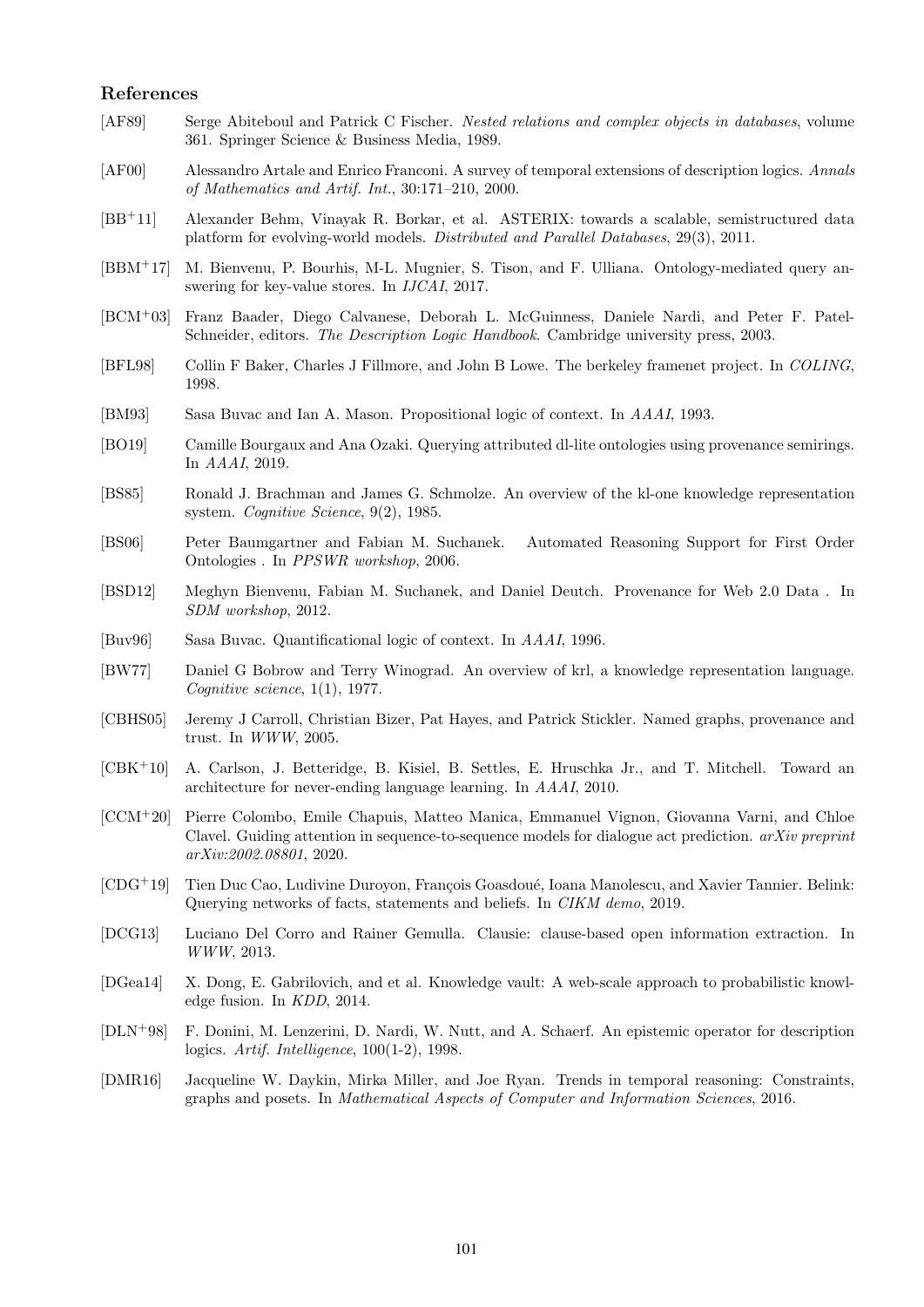- <span id="page-7-9"></span>[DNR97] Francesco M Donini, Daniele Nardi, and Riccardo Rosati. Autoepistemic description logics. In *IJCAI (1)*, 1997.
- <span id="page-7-11"></span>[Dun95] Phan Minh Dung. On the acceptability of arguments and its fundamental role in nonmonotonic reasoning, logic programming and n-person games. *Artif. Intell.*, 77(2):321–358, 1995.
- <span id="page-7-19"></span>[ESW18] Patrick Ernst, Amy Siu, and Gerhard Weikum. Highlife: Higher-arity fact harvesting. In *WWW*, 2018.
- <span id="page-7-14"></span>[FB+10] David Ferrucci, Eric Brown, et al. Building watson: An overview of the deepqa project. *AI magazine*, 31(3), 2010.
- <span id="page-7-7"></span>[FHMV95] Ronald Fagin, Joseph Y. Halpern, Yoram Moses, and Moshe Y. Vardi. *Reasoning About Knowledge*. MIT Press, 1995.
- <span id="page-7-17"></span>[FKRV15] Ronald Fagin, Benny Kimelfeld, Frederick Reiss, and Stijn Vansummeren. Document spanners: A formal approach to information extraction. *J. ACM*, 62(2), 2015.
- <span id="page-7-18"></span>[FMHZ18] Nicholas Fitzgerald, Julian Michael, Luheng He, and Luke S. Zettlemoyer. Large-scale QA-SRL parsing. In *ACL*, 2018.
- <span id="page-7-8"></span>[Gar18] James Garson. Modal logic. In Edward N. Zalta, editor, *The Stanford Encyclopedia of Philosophy*. Metaphysics Research Lab, Stanford, fall 2018 edition, 2018.
- <span id="page-7-3"></span>[Gen91] M. Genesereth. Knowledge Interchange Format. In *KR*, 1991.
- <span id="page-7-16"></span>[GPR<sup>+</sup>17] Aldo Gangemi, Valentina Presutti, Diego Reforgiato Recupero, Andrea Giovanni Nuzzolese, Francesco Draicchio, and Misael Mongiovi. Semantic Web Machine Reading with FRED. *Semantic Web*, 8(6), 2017.
- <span id="page-7-5"></span>[GS94] Fausto Giunchiglia and Luciano Serafini. Multilanguage hierarchical logics. *Artificial Intelligence*, 65(1), 1994.
- <span id="page-7-0"></span>[Har17a] Olaf Hartig. Foundations of rdf\* and sparql\*. In *AMW*, 2017.
- <span id="page-7-1"></span>[Har17b] Olaf Hartig. Rdf\* and sparql\*: An alternative approach to annotate statements in RDF. In *ISWC*, 2017.
- <span id="page-7-6"></span>[Hin62] J. Hintikka. *Knowledge and Belief*. Cornell University Press, 1962.
- <span id="page-7-10"></span>[HM92] J. Y. Halpern and Y. Moses. A guide to completeness and complexity for modal logics of knowledge and belief. *Artif. Intell.*, 54(2), 1992.
- <span id="page-7-15"></span>[HSBW13] J. Hoffart, F. M. Suchanek, K. Berberich, and G. Weikum. YAGO2: A Spatially and Temporally Enhanced Knowledge Base. In *Artif. Intelligence*, 2013.
- <span id="page-7-20"></span>[JCJB19] Al´ıpio M´ario Jorge, Ricardo Campos, Adam Jatowt, and Sumit Bhatia, editors. *Text2Story - 2nd Workshop on Narrative Extraction From Texts*, CEUR Workshop Proceedings, 2019.
- <span id="page-7-13"></span>[KBB<sup>+</sup>12] A. Kimmig, S. Bach, M. Broecheler, B. Huang, and L. Getoor. A short introduction to probabilistic soft logic. In *Workshop Probabilistic Programming*, 2012.
- <span id="page-7-4"></span>[KGB11] Szymon Klarman and Víctor Gutiérrez-Basulto. Two-dimensional description logics for contextbased semantic interoperability. In *AAAI*, 2011.
- <span id="page-7-2"></span>[KK17] Holger Knublauch and Dimitris Kontokostas. Shapes constraint language (shacl). *W3C Candidate Recommendation*, 11(8), 2017.
- <span id="page-7-12"></span>[KMOT17] Markus Krötzsch, Maximilian Marx, Ana Ozaki, and Veronika Thost. Attributed description logics: Ontologies for knowledge graphs. In *ISWC*, 2017.
- <span id="page-7-21"></span>[LC18] Caroline Langlet and Chloé Clavel. Detecting user's likes and dislikes for a virtual negotiating agent. In *ICMI*, 2018.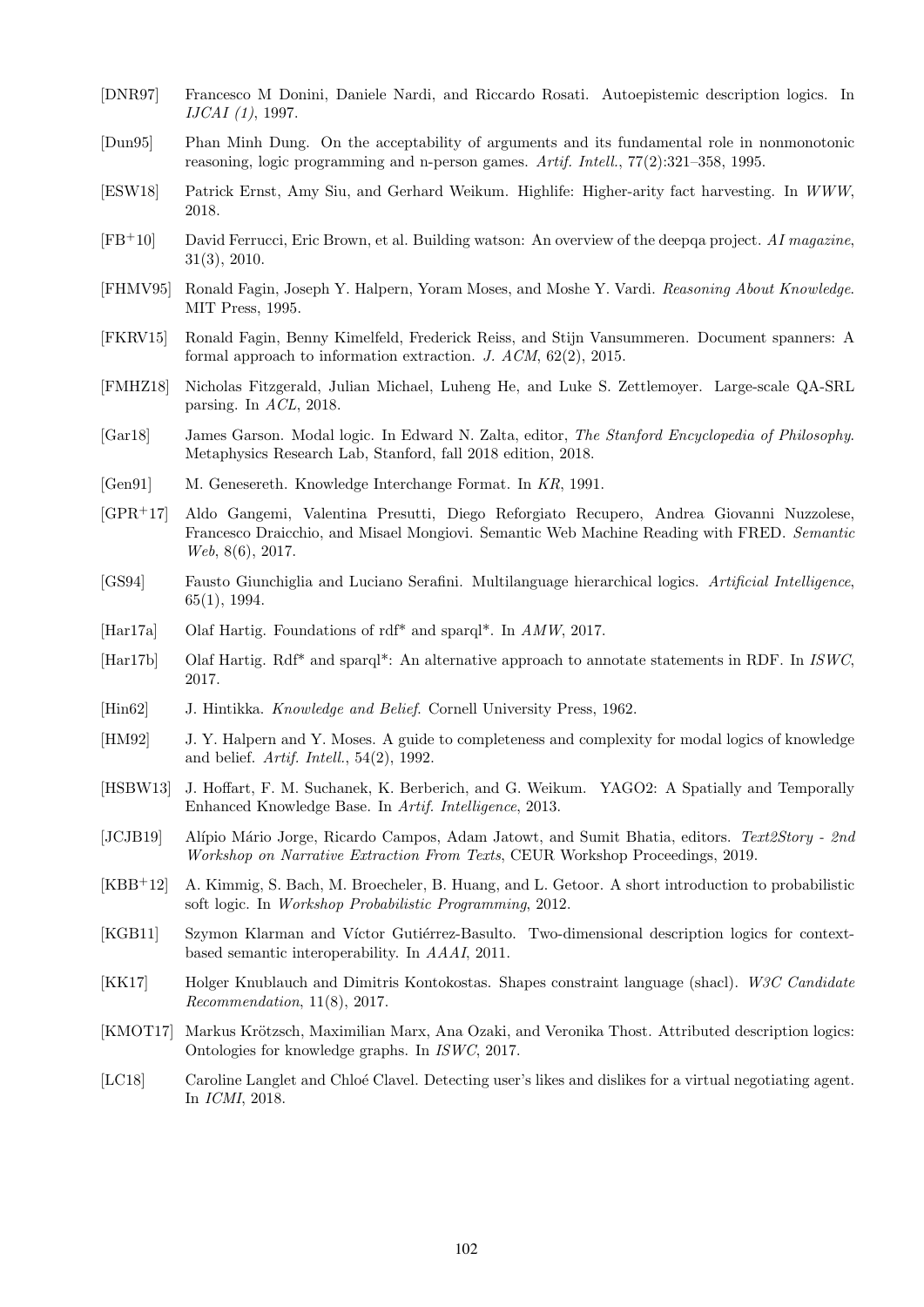- <span id="page-8-5"></span>[LG89] Douglas B Lenat and Ramanathan V Guha. *Representation and inference in the Cyc project*. Addison-Wesley Longman Publishing Co., Inc., 1989.
- <span id="page-8-18"></span>[LS13] Kalev Leetaru and Philip A Schrodt. Gdelt: Global data on events, location, and tone, 1979–2012. In *ISA annual convention*, volume 2, 2013.
- <span id="page-8-7"></span>[McC93] John McCarthy. Notes on formalizing context. In *IJCAI*, 1993.
- <span id="page-8-0"></span>[Min75] Marvin Minsky. Framework for representing knowledge. *Psychology of Computer Vision*, 1975.
- <span id="page-8-12"></span>[MKT17] Maximilian Marx, Markus Krötzsch, and Veronika Thost. Logic on mars: Ontologies for generalised property graphs. In *IJCAI*, 2017.
- <span id="page-8-2"></span>[MM04] Frank Manola and Eric Miller. RDF primer. W3C recommendation, W3C, February 2004. [http:](http://www.w3.org/TR/2004/REC-rdf-primer-20040210/) [//www.w3.org/TR/2004/REC-rdf-primer-20040210/](http://www.w3.org/TR/2004/REC-rdf-primer-20040210/).
- <span id="page-8-9"></span>[MR11] Anees Mehdi and Sebastian Rudolph. Revisiting semantics for epistemic extensions of description logics. In *AAAI*, 2011.
- <span id="page-8-22"></span>[MRDW18] Paramita Mirza, Simon Razniewski, Fariz Darari, and Gerhard Weikum. Enriching knowledge bases with counting quantifiers. In *ISWC*, 2018.
- <span id="page-8-17"></span>[MSS+12] Mausam, Michael Schmitz, Stephen Soderland, Robert Bart, and Oren Etzioni. Open language learning for information extraction. In *EMNLP*, 2012.
- <span id="page-8-8"></span>[Nos03] Rolf Nossum. A decidable multi-modal logic of context. *J. Applied Logic*, 1(1-2), 2003.
- <span id="page-8-6"></span>[NP01] I. Niles and A. Pease. Towards a Standard Upper Ontology. In *FOIS*, 2001.
- <span id="page-8-20"></span>[PKN18] R. Prasojo, M. Kacimi, and W. Nutt. Stuffie: Semantic tagging of unlabeled facets using fine-grained information extraction. In *CIKM*, 2018.
- <span id="page-8-13"></span>[RD06] Matthew Richardson and Pedro Domingos. Markov logic networks. *Machine learning*, 62(1-2), 2006.
- <span id="page-8-3"></span>[RN06] Alan Rector and Natasha Noy. Defining n-ary relations on the semantic web. W3C note, W3C, April 2006. <http://www.w3.org/TR/2006/NOTE-swbp-n-aryRelations-20060412/>.
- <span id="page-8-15"></span>[S<sup>+</sup>08] Sunita Sarawagi et al. Information extraction. *Foundations and Trends in Databases*, 1(3), 2008.
- <span id="page-8-1"></span>[SA79] Roger C Schank and Robert P Abelson. *Scripts, plans, goals, and understanding: An inquiry into human knowledge structures*. Psychology Press, 1979.
- <span id="page-8-4"></span>[SB<sup>+</sup>15] Slawek Staworko, Iovka Boneva, et al. Complexity and expressiveness of shex for rdf. In *ICDT*, 2015.
- <span id="page-8-10"></span>[SIK<sup>+19]</sup> Nicolas Schwind, Katsumi Inoue, Sébastien Konieczny, Jean-Marie Lagniez, and Pierre Marquis. What has been said? identifying the change formula in a belief revision scenario. In *IJCAI*, 2019.
- <span id="page-8-19"></span>[SSW09] Fabian M. Suchanek, Mauro Sozio, and Gerhard Weikum. SOFIE: A Self-Organizing Framework for Information Extraction . In *WWW*, 2009.
- <span id="page-8-16"></span>[SVAB15] Arpit Sharma, Nguyen Ha Vo, Somak Aditya, and Chitta Baral. Towards addressing the winograd schema challenge - building and using a semantic parser and a knowledge hunting module. In *IJCAI*, 2015.
- <span id="page-8-11"></span>[Tan07] T. Green G. Karvounarakis V. Tannen. Provenance semirings. In *PODS*, 2007.
- <span id="page-8-14"></span>[TWS20] Thomas Pellissier Tanon, Gerhard Weikum, and Fabian M. Suchanek. YAGO 4: A Reason-able Knowledge Base . In *ESWC*, 2020.
- <span id="page-8-21"></span>[Vra19] Denny Vrandeˇci´c. Collaborating on the sum of all knowledge across languages. In *Wikipedia @ 20*, 2019.